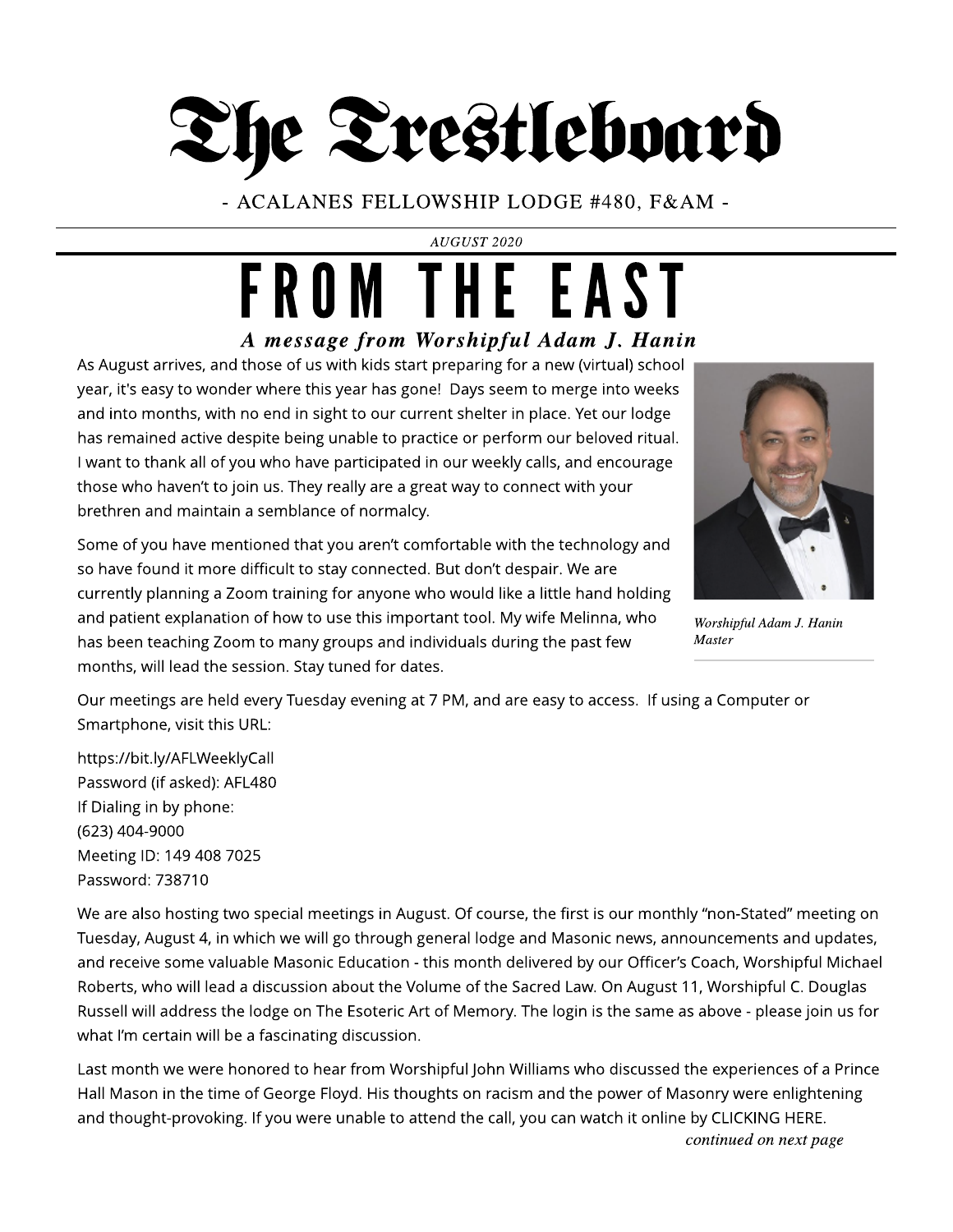### From the East (continued)

In these pages you'll find an article about iMember 2.0. PLEASE read it, install it on your mobile device and make sure your data is accurate. We will start using iMember for lodge communications including phone call and text reminders. I think you'll find it to be easy to use. It's also the only way to get your dues card next year! Also, and this is VERYIMPORTANT, please add 925-481-5433 to your contacts list, and note it as Acalanes Fellowship. This is the phone number that texts and reminder calls will come from. Adding it to your contacts will ensure it is not treated as spam.

As always, I'd like to remind you all that even though our Lodge activities are on hold, that doesn't mean our Masonic activities must stop. In fact, this is an ideal time to practice memory work. Call a brother and work together. Learn one of the charges. Work on your degree proficiency (or if you are a Master Mason and have never done it, learn the Third Degree proficiency). Officers - work on your proficiency for NEXT year's role. We should use this time productively, so we come out of the quarantine ahead of where we were when it started.

Finally, I once again remind you that the lodge is here for you in time of trouble. Please let me know if any of our brothers are ill during this time, if anyone needs assistance getting groceries, or if someone just needs to talk. Together, we will come through this experience stronger.

My continued healthiest wishes and regards to you and your families.

**-Adam J. Hanin, Master**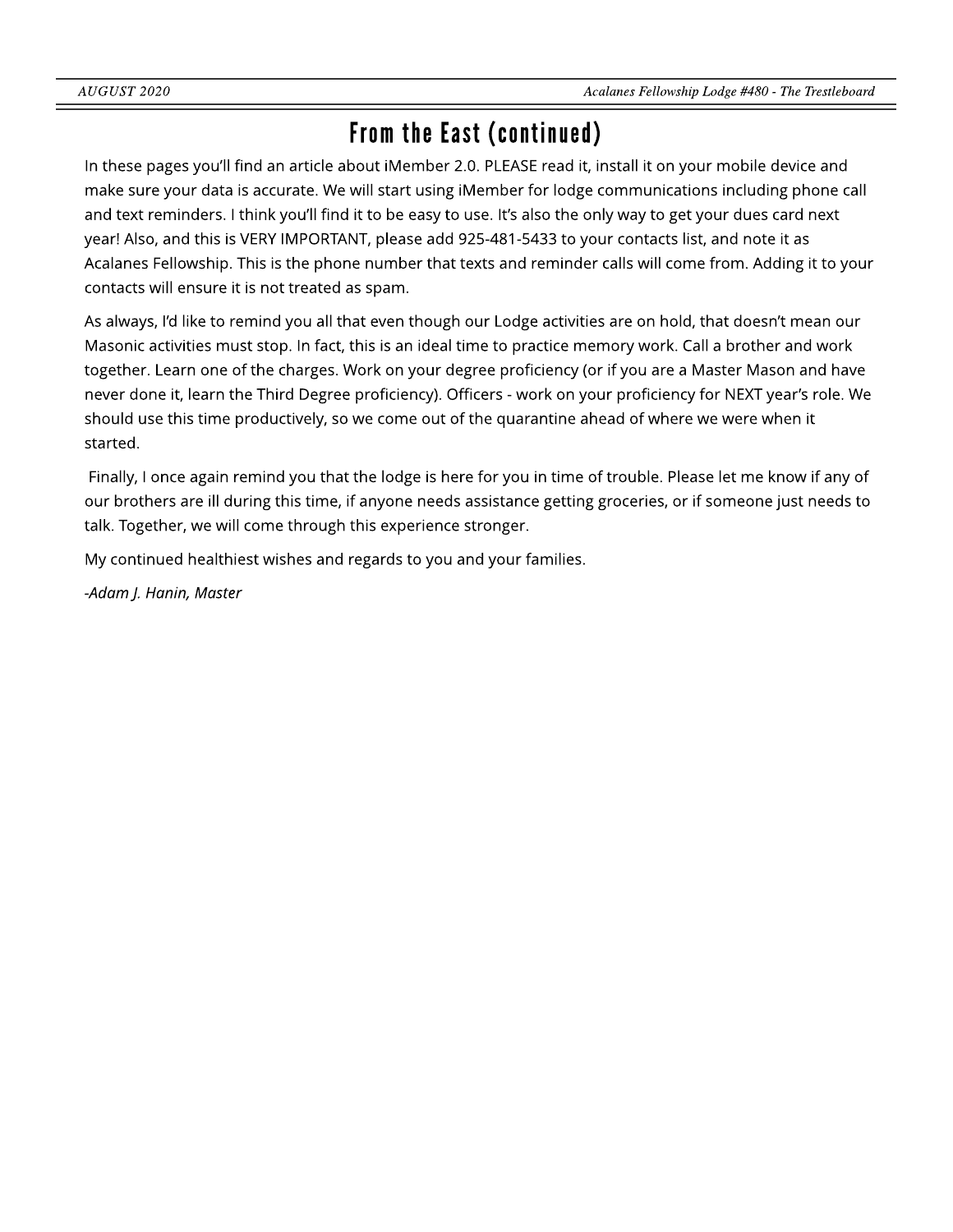## IMEMBER2.0

A month in, nearly 85 percent of California lodges have already begun to access their portals in iMember 2.0, the new membership platform—one of the highest adoption rates of any grand lodge jurisdiction on the system. Yet with so many new features just a finger-swipe away—and many more being prepped for launch this fall—there are still lots of questions left to be answered, starting with some of the most basic.

### How Do I Get to iMember 2.0?

iMember 2.0 is designed to work on any mobile phone, tablet, or desktop or laptop computer with an internet connection. Simply visit freemason.org and click the "For Members" button in the upper-right-hand corner of the screen. If you haven?t logged on yet, you?ll need to create an account, so have your email address, membership number, and a unique password ready to go.

### Can I Download iMember 2.0 on My Phone?

Yes. Whether you have an iPhone or an Android phone, you can add a home screen shortcut to access iMember 2.0 quickly and easily. To install, use your web browser to visit the site, and select "Add to home screen." The exact placement of the button will depend on your web browser (Safari, Chrome, or Firefox). See detailed instructions here.

### Are There More Features in the Works?

You bet! Here are a few we're most excited about developing and introducing over the next several months:

### 1. Digital Dues, Reminders, and Payment Plans

In the past two years, lodges across the state suspended more than 1,000 Masons for failing to pay dues. Yet, when reached by Grand Lodge staff, 82% of those suspended didn't even realize they had failed to pay their dues—and two-thirds didn't even know they had been suspended. With iMember 2.0's digital dues, these types of failures will be a thing of the past. With just a few clicks, lodge secretaries will be able to send out reminders of upcoming dues to all registered members, using those members' preferred communication medium. That includes email reminders, text messages, or even automatic phone calls. From there, members will be able to log onto iMember 2.0 and pay their dues online—either all at once or on an installment plan. For more information about digital dues, check out one of the virtual seminars designed for lodge officers, especially secretaries.

### 2. Expanded Social Networks

Masons are all about fellowship, and iMember 2.0 will offer them unprecedented opportunities to connect. Just as you have access to your lodge profile on the new platform, iMember 2.0 will soon offer members the ability to join special-interest groups through a social media-style portal. So motorcycle enthusiasts can join "Hiram's Hogs," for instance, or snowbirds can join the "Solomon's Skiers." A beta version of this feature is already live, and members are clearly excited about it. In just four weeks, Masons have viewed posts in some of these affinity groups more than 25,000 times.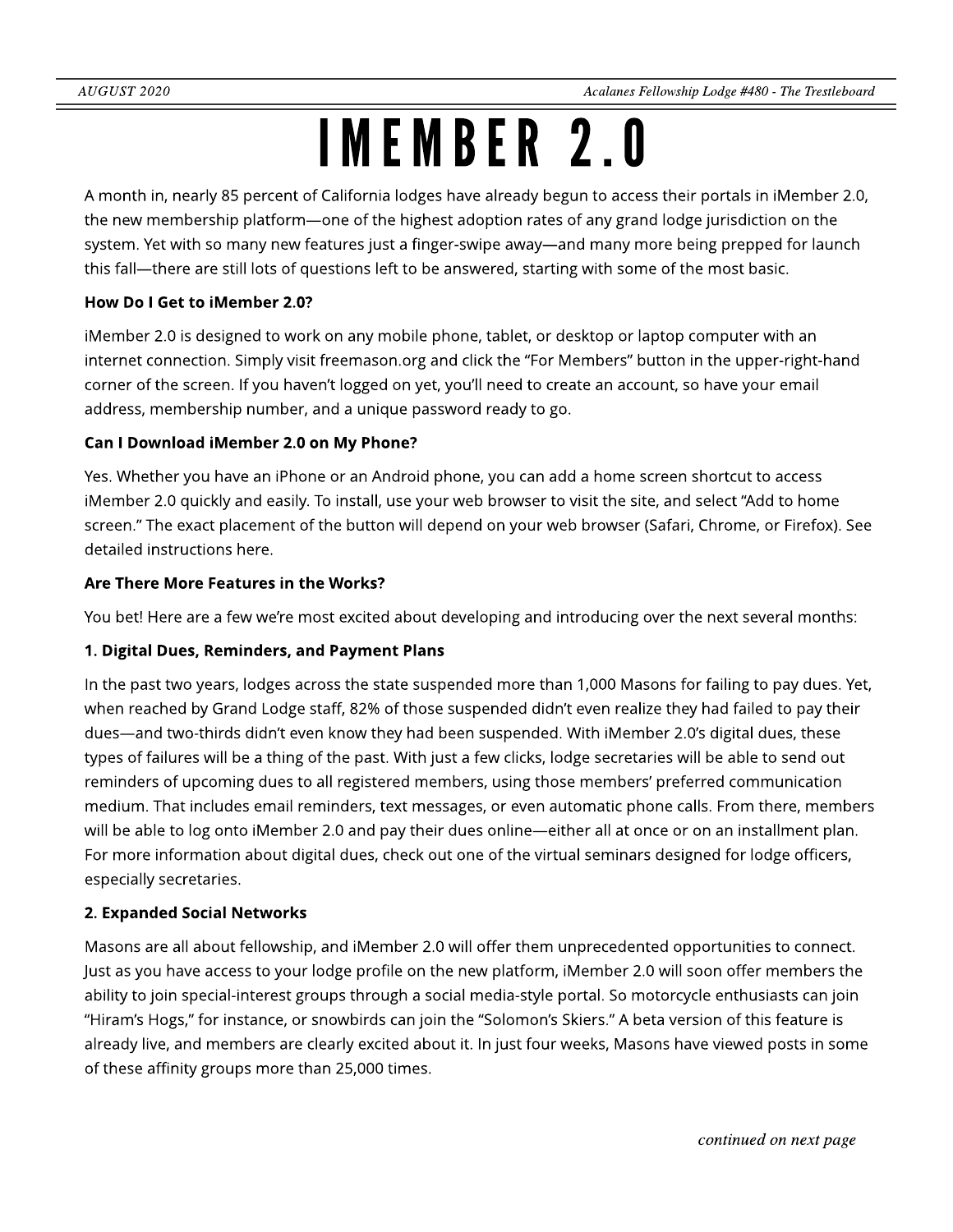### iMember 2.0 (continued)

#### 3. New Ways to Share Resources

Just about every lodge has a back room full of extra aprons and officers' jewels. A new feature in development will give members a chance to donate or swap certain Masonic regalia on a virtual marketplace akin to Craigslist or Nextdoor. The new platform is called Solomon's List. Details are still being worked out, but imagine if newly formed lodges were able to take advantage of surplus regalia cluttering up older lodges.

### 4. One-Stop Shop for Hall Associations

You probably already know about the challenges of operating a joint hall association with another lodge. This fall, iMember 2.0 will help relieve some of that burden by releasing a new Hall Association dashboard where members can store documents, communicate with their association across different lodges, and work with Grand Lodge to submit requests and reports.

### 5. Keeping Track of Attendance

A virtual tiler?s register is another feature in the works for iMember 2.0. Using this feature, members can scan a QR code at lodge through their phone to digitally check in to the meeting. For members, it's a fun way to track how often they visit lodge (either their own or while traveling); for lodge leaders, it's a useful tool to keep track of how active their membership is—and to act quickly when attendance flags.

**For questionson iMember, contact Member Servicesat (415) 292-9180 or memberservices@freemason.org.**

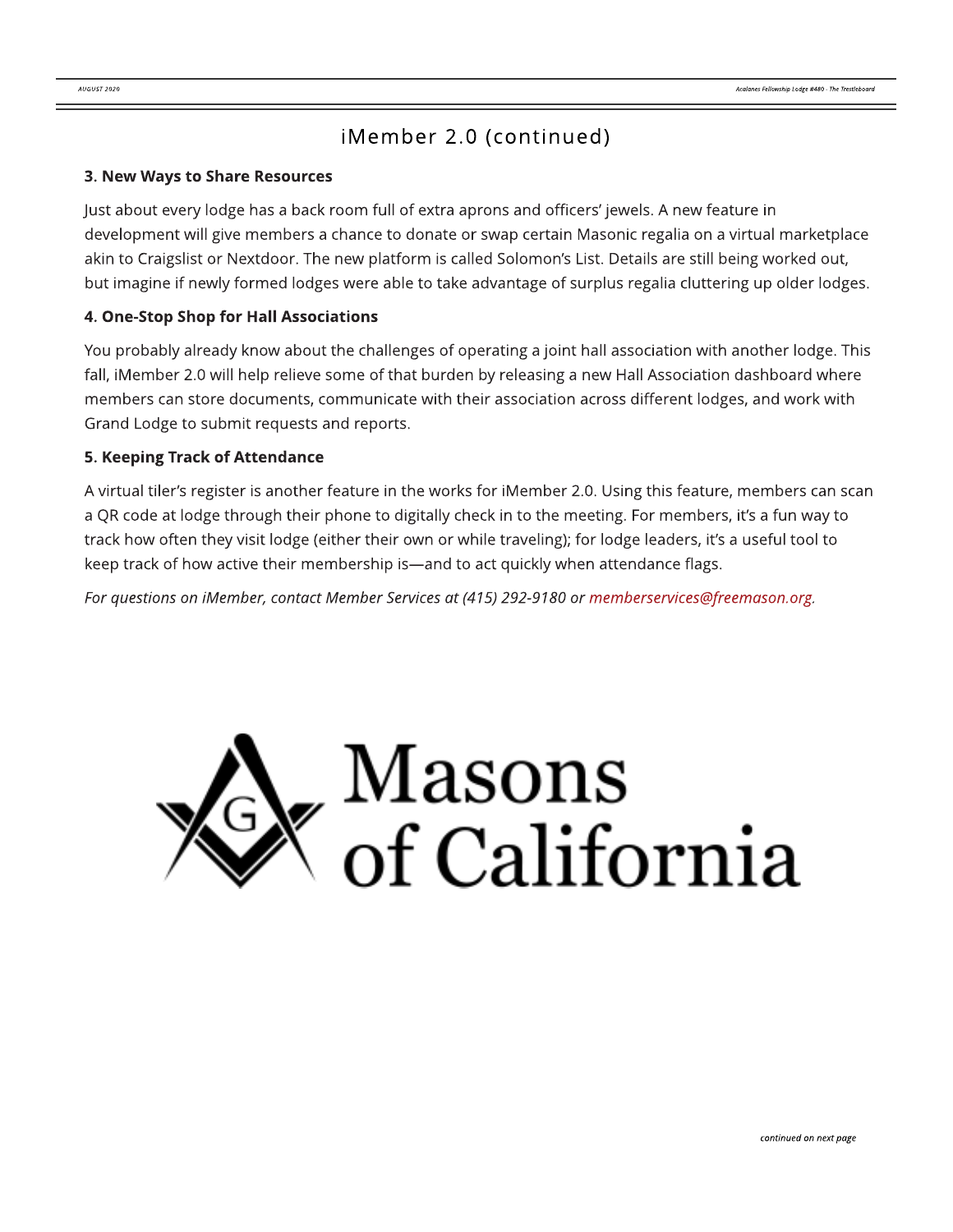# MASONS4 MITTS

In baseball, the slide is a key—and exciting—part of the game. But when it comes to childhood education, stopping the slide is a home run.

This year, our Masons4Mitts captains, teams, and lodges are focused on minimizing the effects of a "COVID slide," an accelerated version of what's normally referred to as the "summer slide." Research shows that for many students, academic achievement slows or even declines over the summer months. With the pandemic disrupting schools and all aspects of students' lives, kids need our help now more than ever before.

That's why this season, Masons4Mitts is proud to introduce the Super Summer Book Bag: A one-stop goodie bag filled with expertly vetted and age-appropriate reading and math material, compiled by the literacy experts at the national nonprofit Raising A Reader. Our Major League Baseball partners will distribute the bags to kids throughout



the state—all in addition to the classic leather baseball mitts that have defined Masons4Mitts for more than a decade.

If you have given in the past, please consider repeating and increasing that donation. And if you have never contributed to this important cause before, this is a great time to start!

To help create an amazing summer experience for underprivileged kids across the state, visit our site here: https://bit.ly/Masons4Mitts, and click the box under the words "Give a Mitt." This will take you to a donation page, pre-filled to ensure our East Bay Aces team gets the "credit" for your donation.

Using this online site is HIGHLY preferred for ease of processing and accounting of donations. But if you need to contribute via check , please make your check out to Masons4Mitts and put "East Bay Aces" in the memo line. This is important because it is the only clear way that Grand Lodge will know that the check should be coming to our team!

Please mail your donations directly to:

Masons4Mitts

1111 California Street

San Francisco CA 94108

Whether you donate online or by mail, if your company has a donation matching program, this should qualify (depending on your company?s program, limits, etc). If your company needs it, the CA Masonic Foundation?s Tax ID Number is 23-7013074.

No matter how you choose to, PLEASE DONATE! This year the East Bay Aces want to crush our competition, and show that the East Bay has the biggest hearts of any Masons in California. I know we do - this is how we prove it!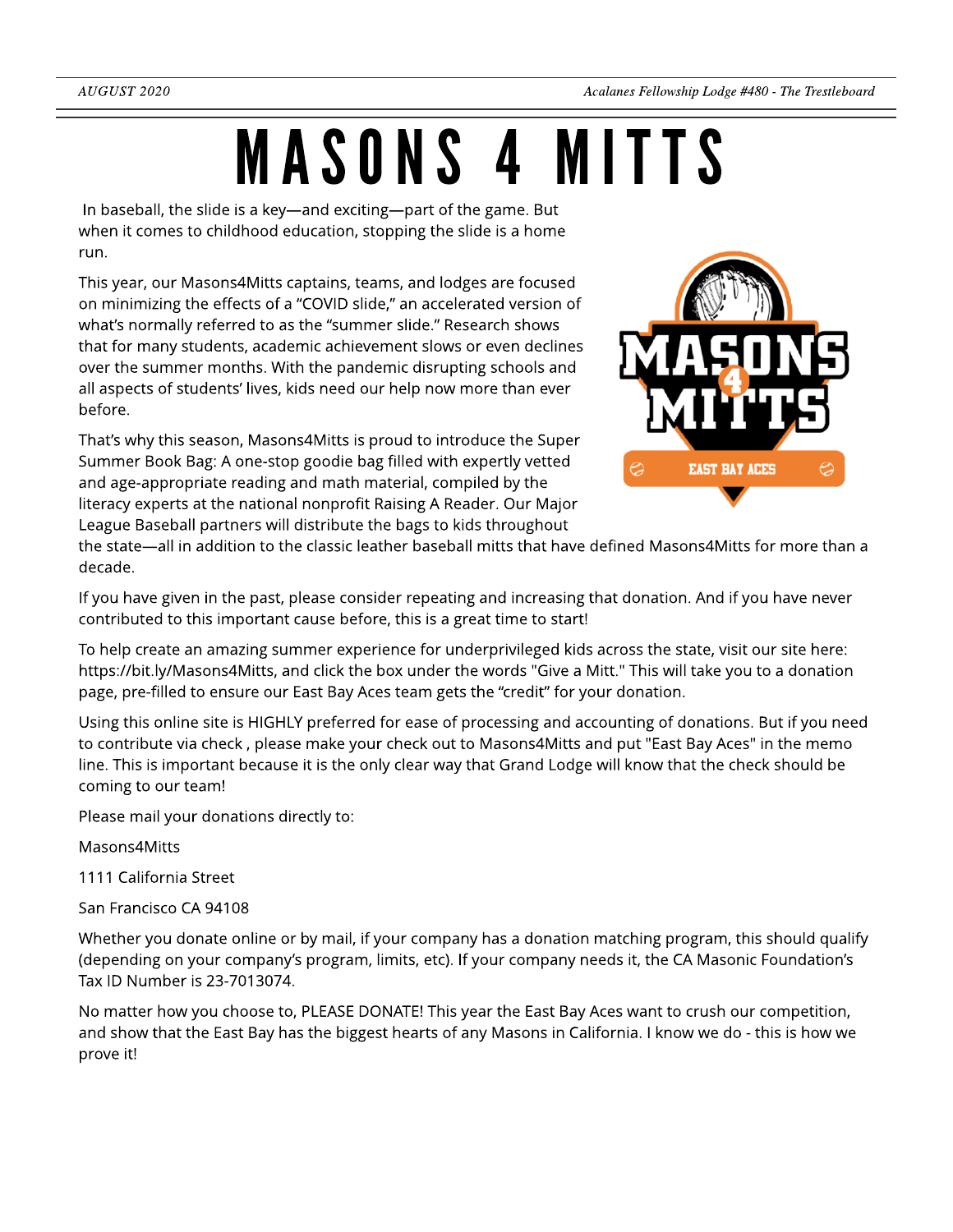## AUGUSTBIRTHDAYS

Jeffrey R. Nott - August 4 Trandafir Mihutoni - August 7 Donald L. Hoskins - August 8 Adam J. Hanin - August 10 Robert A. Richardson - August 20 Angel G. Alvarez-Mapp - August 22 Cary L. Carlson, PM - August 22



## THIRD DEGREE ANNIVERSARIES

William L. Whitten - 62 years Dean D. Van Norman, PM - 44 years Ronald J. Reese - 42 years Gerard M. Wilson, PM - 41 years James R. Barley - 41 years C. T. Watson - 41 years Clinton J. Jossey - 36 years John R. Osborne- 34 years John B. Cook - 26 years Trandafir Mihutoni - 20 years Stephen E. Milano - 19 years Kenneth C. Owen, PM - 17 years Angel G. Alvarez-Mapp - 17 years

Robert S. Strohmeyer, PM - 16 years James H. Chamberlain, PM - 16 years C. Randall Tolerton, PM - 16 years Danny Ho - 14 years Daniel M. Argueta- 13 years Michael E. Roberts, PM - 12 years Harry G. Burt, PM - 10 years J. O. Dryden, II - 9 years Timothy J. Riley - 8 years Peter A. Peterson - 7 years David B. Stickney - 5 years Kris J. Wainscott - 17 years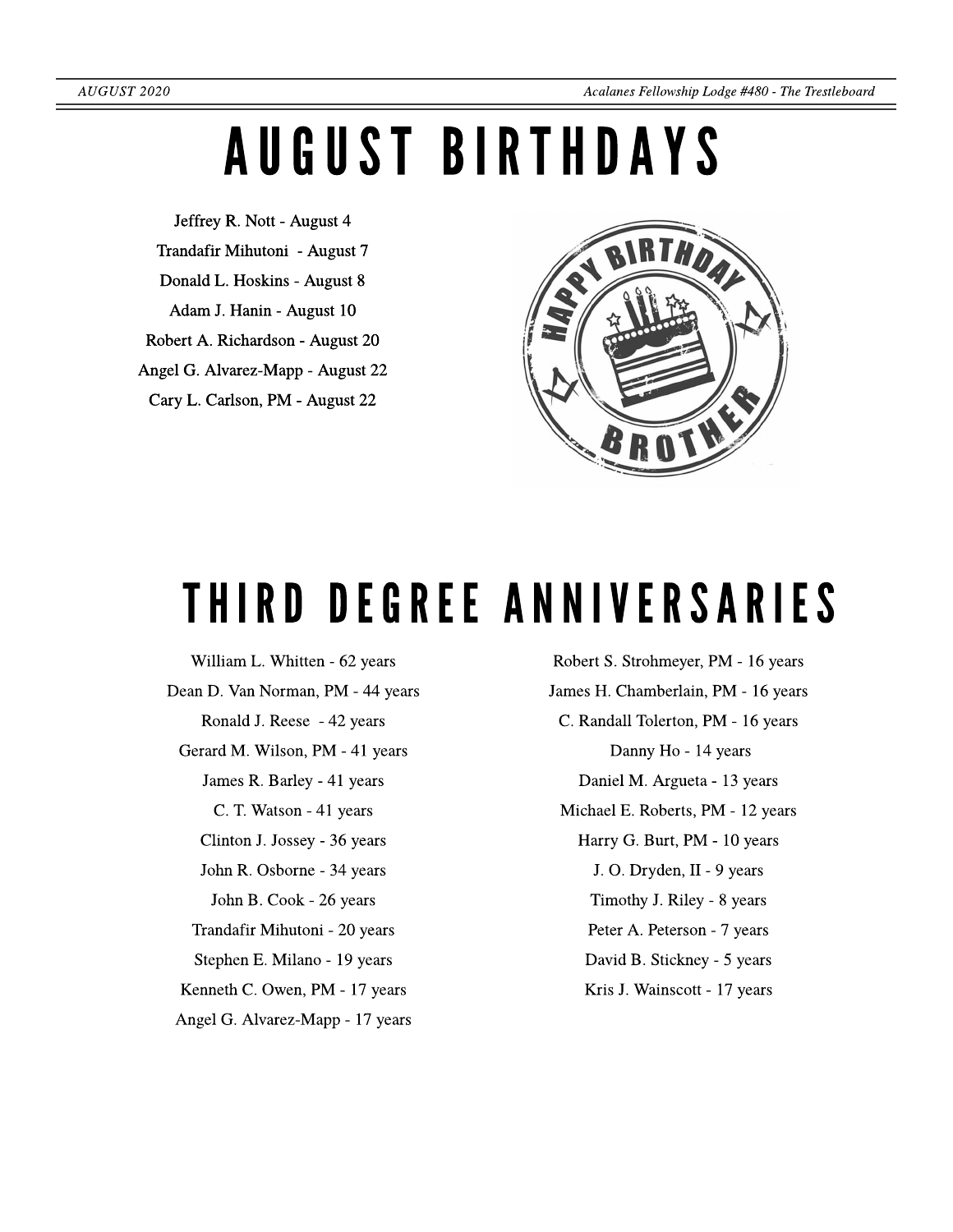# LODGECONTACTS

## **Main Phone Number: 925-284-7815**

| Role                                                                | Contact               | <b>Email</b>                           | Phone               |
|---------------------------------------------------------------------|-----------------------|----------------------------------------|---------------------|
| Master                                                              | Adam Hanin            | master@acalanesfellowship.com          | 925-284-7815, ext 5 |
| Senior Warden                                                       | <b>Bob Strohmeyer</b> | srwarden@acalanesfellowship.com        |                     |
| Junior Warden                                                       | Terry Killgore        | jrwarden@acalanesfellowship.com        |                     |
| Treasurer                                                           | David Kreutzinger     | treasurer@acalanesfellowship.com       |                     |
| Secretary                                                           | Randy Tolerton        | secretary@acalanesfellowship.com       | 925-284-7815, ext 4 |
| Chaplain                                                            | Frank Shoffner        | chaplain@acalanesfellowship.com        | 925-284-7815, ext 8 |
| <b>Hall Association</b><br>(Building Rentals,<br>Maintenance, etc.) | Marion Rogers, PM     | hallassociation@acalanesfellowship.com | 925-284-7815, ext 7 |
| <b>Masonic Education</b>                                            | Harry Burt            | masoniced@acalanesfellowship.com       |                     |
| Charity & Service<br>Committee                                      | Fred Lezak            | charity@acalanesfellowship.com         |                     |
| Webmaster                                                           | Adam Hanin            | webmaster@acalanesfellowship.com       |                     |
| Trestleboard                                                        | Derek Walter          | trestleboard@acalanesfellowship.com    |                     |
| Organist                                                            | John Minagro          | organist@acalanesfellowship.com        |                     |

Acalanes Fellowship Lodge 925 Moraga Rd. Lafayette, CA 94549

### Street Address | Mailing Address

Acalanes Fellowship Lodge P.O. Box 1 Lafayette, CA 94549